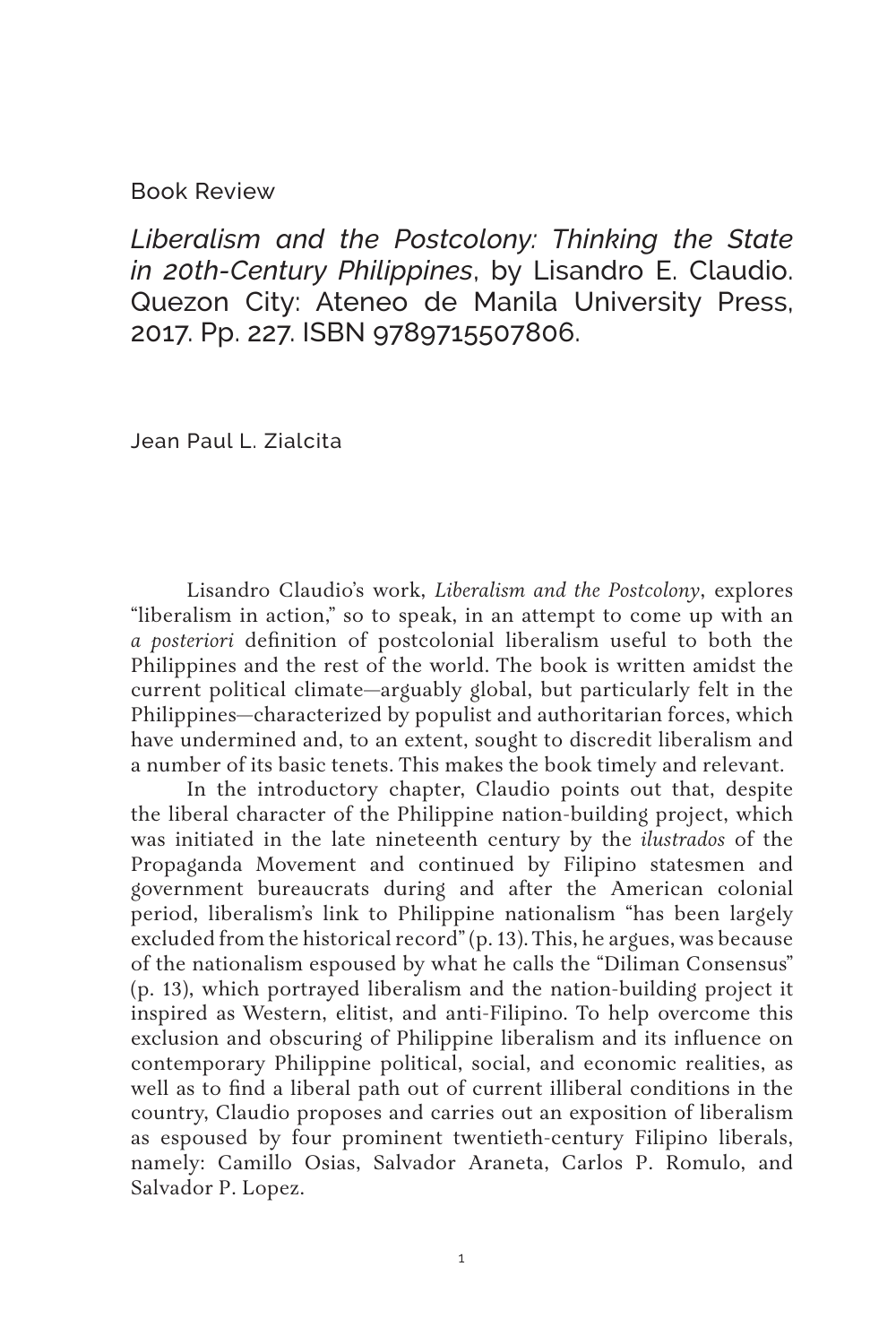*Philippine Journal of Public Policy: Interdisciplinary Development Perspectives* (2019)

Each of these intellectuals is taken as a representative of "a key tenet of liberalism in the postcolony" (p. 19). Using a biographical approach, Claudio shows how these four liberals actively engaged in and contributed to the nation-building project initiated in the nineteenth century and continued through the American colonial and immediate postcolonial periods, imbuing it with their liberal ideas and practices.

In the first chapter, Camillo Osias is identified as "one of the most influential proponents of Filipinism"—a movement that sought to define what it meant to be Filipino (p.28). Such a definition is undoubtedly a crucial component of the nation-building project. Osias, argues Claudio, was a major contributor via the educational system and, more specifically, through his seven-volume textbook, *The Philippine Readers* (1932). This was the first textbook to be written by a Filipino for Filipinos, and was Osias's tool to imbue generations of students with the sense of nationalism needed for independent national existence.

Nevertheless, Claudio argues, Osias's Filipinism was not one that was rigid and exclusivist. Rather, it was a "dynamic Filipinism," one that sought to "forge a fluid, contingent, deliberative, and inclusive national identity" (p. 35) and in which due recognition was given to "the inherent cosmopolitanism of Filipino culture" (p. 33). This led Osias to seek to construct a nationalism that was outward-looking and internationalist in character, one that would produce a nation with a clear identity, capable of self-governance, and aware of its rights and duties as a member of an international community. For Claudio, the "nationalist internationalism" and "dynamic Filipinism" that characterized Osias's thought clearly marks him as a postcolonial liberal.

In the second chapter, Salvador Araneta is presented as the unsuccessful champion of Keynesianism and New Deal liberalism in the Philippines in the 1950s, "a period of economic and political decolonization, a time when the Philippines was first attempting to formulate industrial policy" (p. 47). As an advocate for the devaluation of the peso to increase exports and for deficit spending to boost agricultural and industrial production, as well as to achieve full employment, Araneta clashed with the reigning economic orthodoxy of sound public finance, a "strong peso" pegged to the US dollar, and low inflation—an orthodoxy backed by his main rival in the so-called "Great Debate" on economic policy, Miguel Cuaderno, the Central Bank governor.

Claudio determines that Araneta's ideas and advocacies, despite their successful implementation in the developed world, were foiled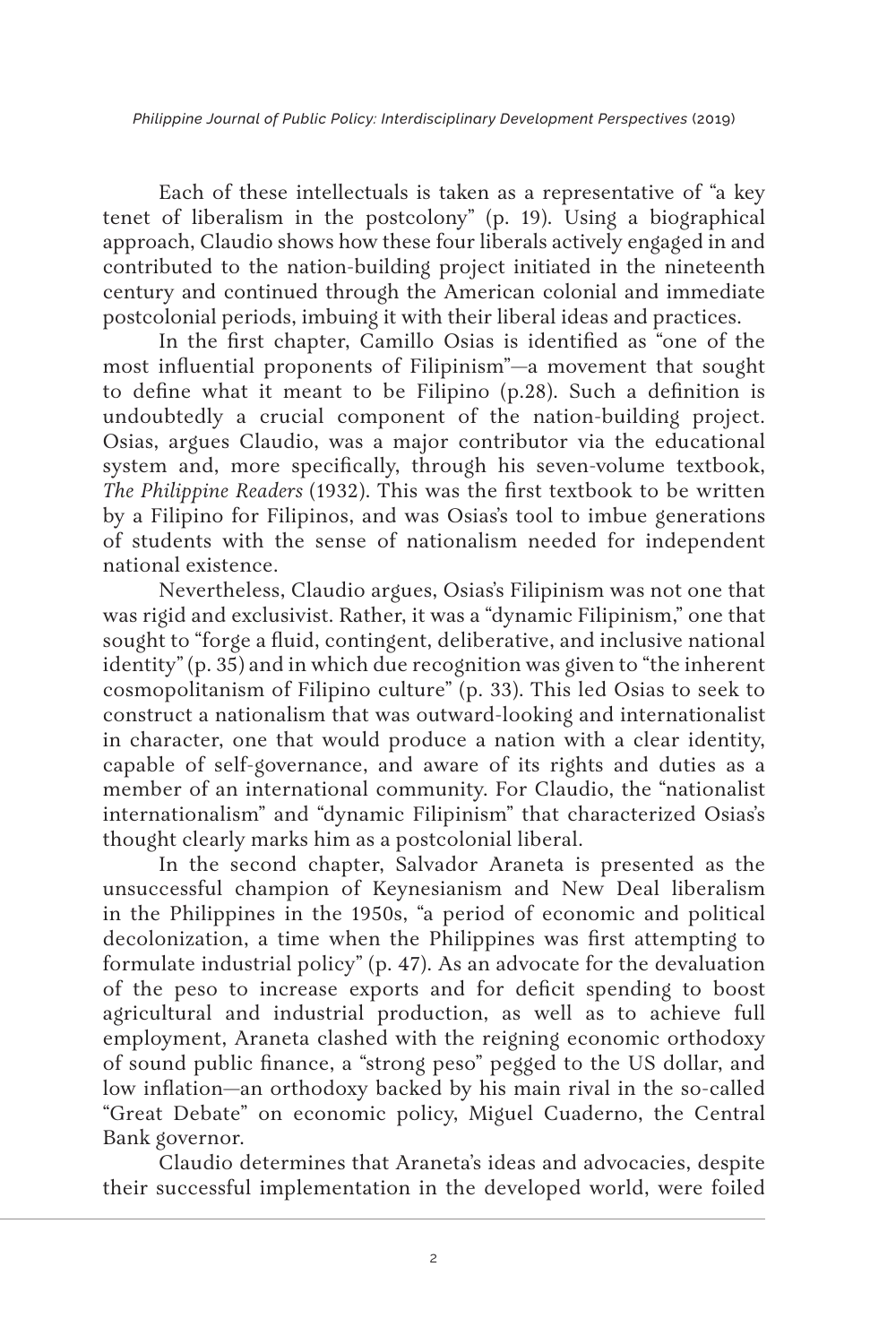due to his reputation as "a member of the oligarchic, landowning 'cacique' class" (p. 50) who, according to his critics, while professing dedication to the goal of national development and prosperity, was simply angling for public investment in agriculture and a cheap currency to increase agricultural exports, thereby benefitting his own class. Over and above this hurdle to the realization of his economic proposals was Cuaderno's fearmongering about the evils of inflation that Araneta's proposals would unleash, coupled with a populist dismissal of Keynesianism "as a Western trend inapplicable to the conditions of developing countries" (p. 62).

Despite Araneta's failure to influence the direction of Philippine economic policy, Claudio sees the value in revisiting his ideas about a liberal economy with room for state intervention in pursuit of a more equitable distribution of the social product—something more akin to social democracy as practiced in many parts of the developed world.

In the third chapter, Carlos P. Romulo is portrayed as the purveyor of an original and liberal view of the Third World free not only from the imperialist control of its former colonial masters in the First World, but equally from the imperialist maneuverings of the Communist Second World. Claudio focuses on the Bandung Conference of 1955 as the venue in which Romulo's anticolonial and anti-Communist Third Worldism is best articulated. He considers Romulo's Third Worldism as anti-Communist in that it rejected Communism's imperialist and totalitarian ambitions and praxis, though accepting in a progressive spirit "certain principles of socialism such as economic planning" (p. 83). Moreover, Claudio sees Romulo's anti-Communism as forming "part of an Asianist worldview... that saw in Asian solidarity a way to transcend the aggressive international posturing of international Communism and the more established Western imperialism" (p. 83). Claudio, therefore, sees it as "an integral element of a coherent, liberal worldview that opposed various forms of domination" (p. 84).

Claudio posits that such an Asianist, anti-imperialist, and anti-Communist liberal worldview was destined to flounder, however, amidst the intensification of the Cold War between the US and the USSR. "States had to choose" (p. 104) a side, making Romulo's neutral "third way" (p. 104) more and more untenable. The Philippines chose to side with the US, which, in its zealous pursuit of "a paranoid policy of anti-Communist containment" (p. 105), supported the Marcos regime even after its imposition of martial law, which inaugurated the Marcos dictatorship. For Claudio, that Romulo continued to serve under a clearly undemocratic and illiberal dictatorship meant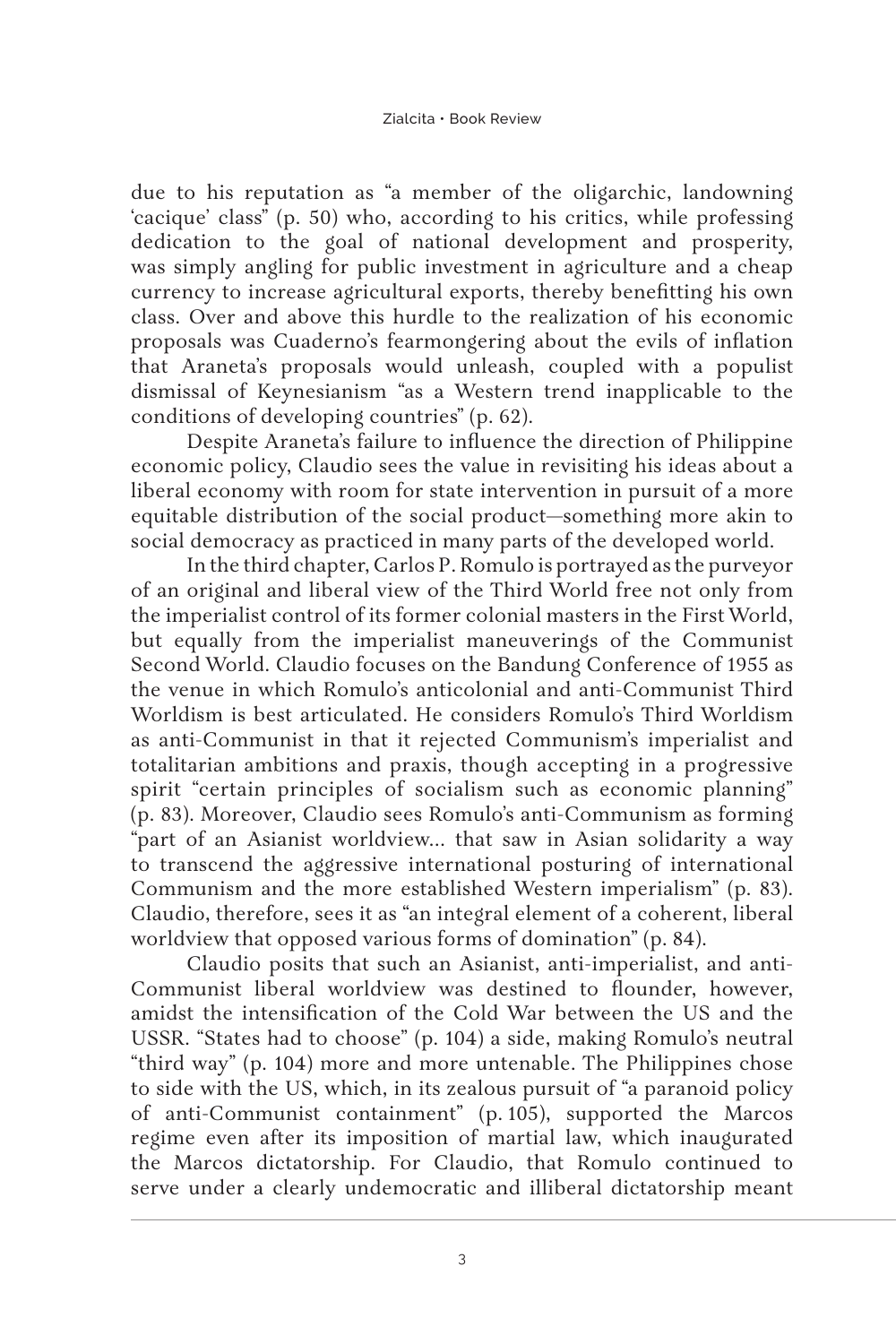that "his reputation as a liberal would forever be questioned" (p. 109). Nevertheless, he also shows how the choices Romulo made, in the midst of the circumstances he faced, do not diminish his contributions to the shaping of a postcolonial liberal ideal.

In the fourth and final biographical chapter, liberalism as "modus vivendi"—that is, a liberalism that "concerns itself with creating and recreating democratic space" (p. 113) in the midst of conflict—is examined in the life of Salvador P. Lopez. Lopez's tenure as president of the University of the Philippines during the political turmoil of the early 1970s is the focal point of the examination of this form of liberalism. Claudio narrates how Lopez situated himself between two extremes—the radical student movement and the increasingly authoritarian Marcos regime it opposed—holding back each so as to maintain "a space of democratic liberty" (p. 113) where political ideas and proposals could be articulated and questioned freely. It was when he could no longer hold back the stronger of the two forces, argues Claudio, that his liberalism was transformed from one that sought a "modus vivendi" between competing positions to one squarely on the side of freedom and democracy against authoritarianism.

Drawing from the narratives presented in the previous chapters, Claudio proposes an a posteriori definition of postcolonial liberalism with the following features: (1) it favors a civic rather than an ethnic form of nationalism; (2) it is unapologetic about and accepts its Western and Enlightenment origins; (3) it seeks to mediate conflicting positions rather than impose one of its own; (4) it seeks power in order to democratize it; (5) it is willing to "risk getting things done" (p. 152) and be held accountable; (6) it seeks to address the inequality spawned by free market liberalism; and (7) it rejects "quick fixes" in favor of reforms that are products of inclusive, albeit slow and oftentimes cumbersome, deliberation.

As Claudio states in his introductory chapter, liberalism needs to reinvent itself amidst the reputational crisis it is currently suffering. Claudio tries to show, through a well-researched narration of the careers of four prominent Filipino liberals of the twentieth century, that liberalism has the capacity to do just that. By providing us with concrete cases of "liberalism in action," Claudio draws attention to the flexibility, the potentialities, and the limitations of the liberal project, thereby offering possible starting points from which the case for liberalism could proceed.